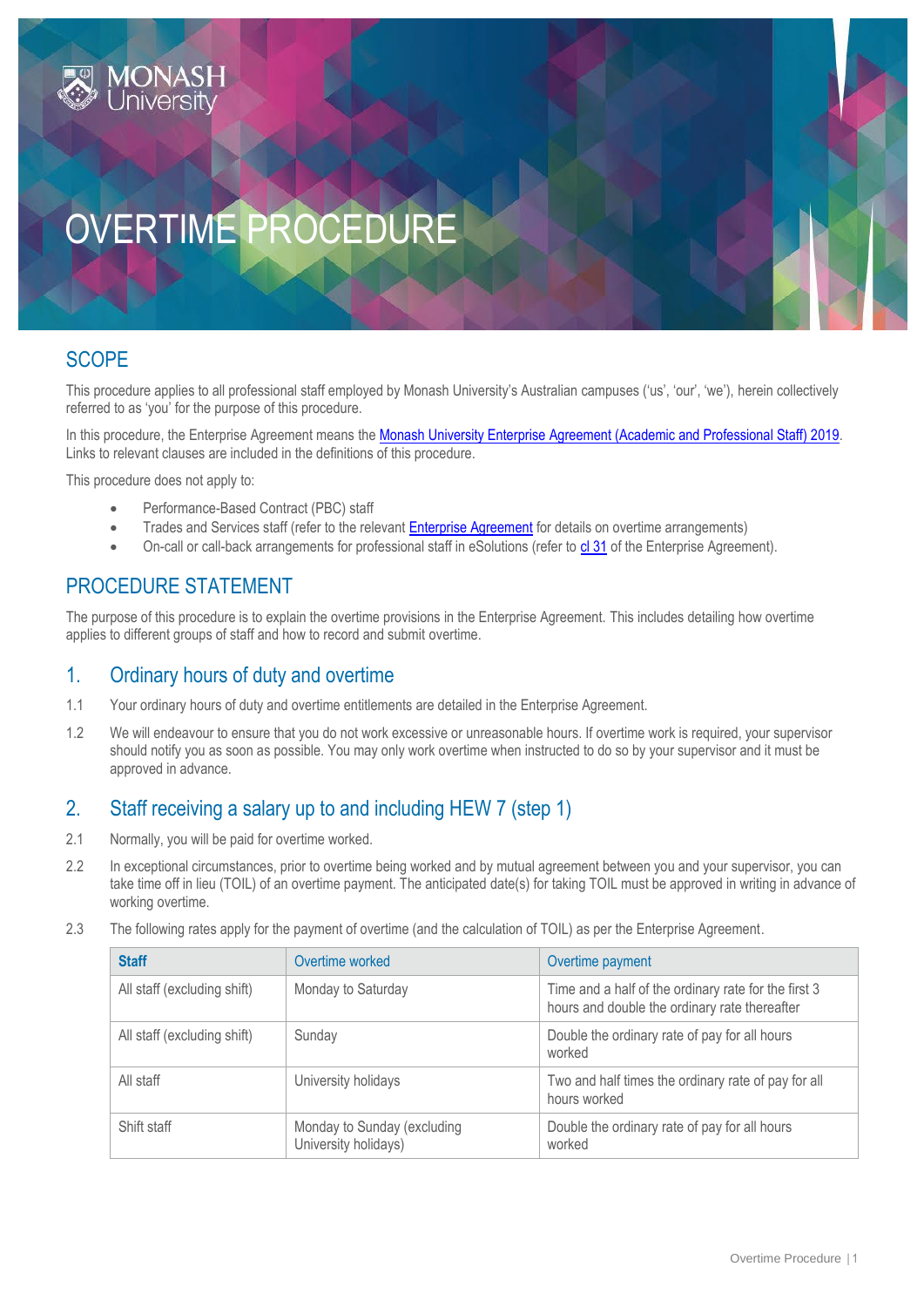#### Recall for staff

- 2.4 If you are required to work overtime on recall which requires your physical attendance on University premises and which is not continuous with ordinary duty, you shall receive a minimum of 3 hours' payment in respect of that overtime notwithstanding the period of duty being less than 3 hours.
- 2.5 Where you have left the workplace for the day and you are recalled to work on more than one occasion, the minimum payment of 3 hours does not increase the overtime payment beyond what you would have received if you had remained on duty in the workplace from the start of one attendance to the end of the subsequent attendance.

#### Recording and payment for overtime

- 2.6 For overtime payments, you should record and submit your hours for payment usin[g ESS](https://eservices.monash.edu.au/irj/portal) timesheets. If you require assistance with timesheet set up, contact your work area's [Timesheet Administrator.](https://docs.google.com/spreadsheets/d/1XTtmXParcTXxwFRLyj54HT7vC0YPXSRD6IZMMj7Z7zc/edit#gid=521828145) Alternatively, you can contact Monash HR on 9902 0400 for assistance. Where ESS is not available, you can record and submit your hours for payment using a [Timesheet \[Online\]](https://www.monash.edu/eforms-resources/frevvo-forms/hr/timesheets) form.
	- 2.6.1 If you wish to claim an overtime meal allowance (if eligible), submit a [Timesheet \[Online\]](https://www.monash.edu/eforms-resources/frevvo-forms/hr/timesheets) form.
- 2.7 Timesheets must be approved by your supervisor and/or person with authority to confirm correct expenditure against the cost centre and fund.
- 2.8 If TOIL has been agreed to instead of overtime payments in accordance with 2.2 of this procedure, you must record and submit your hours i[n ESS.](https://eservices.monash.edu.au/irj/portal) You must apply to use the accrued TOIL in ESS, in accordance with the anticipated date(s) for taking TOIL as approved in advance of the overtime worked.
- 2.9 Paid time off accrued unde[r clause 46](https://www.monash.edu/current-enterprise-agreements/academic-professional-2019#46) of the Enterprise Agreement, relating to Christmas/New Year Closedown Arrangements, is not TOIL and such paid time off is not covered by this Procedure.
- 2.10 If TOIL has not been taken within 6 months of its accrual or by the termination of your employment, unless otherwise agreed in accordance wit[h clause 79.12 \(c\) or \(e\)](https://www.monash.edu/current-enterprise-agreements/academic-professional-2019#79) TOIL will not be forfeited and you will be paid out your TOIL entitlement in the first full pay period after the 6-month period or on your termination of employment (as relevant).

# 3. Staff receiving a salary above HEW 7 (step 1)

- 3.1 You are not eligible to receive payment for overtime worked, however time off can be accrued at the rate equivalent to the approved overtime worked. For example:
	- 3 hours of overtime worked on Sunday = 3 hours of time off
	- 5 hours of overtime worked on Tuesday = 5 hours of time off
- 3.2 Prior to taking the accrued time off, you must seek approval in writing from your supervisor.

# 4. Additional considerations

4.1 After you complete overtime, you are to be released from ordinary duty for at least 10 consecutive hours (plus reasonable travel time). If the overtime worked does not allow for a break of at least 10 consecutive hours (plus reasonable travel time) before your next period of ordinary duty starts, you will be paid at double your ordinary rate until you are released from duty for at least 10 consecutive hours (plus reasonable travel time). In either case, your release will be without any loss of pay for scheduled ordinary duty during such release.

# 5. Breach of procedure

5.1 The University treats any breach of policies or procedures seriously. The University encourages reporting of concerns about noncompliance and manages compliance in accordance with the applicable **Enterprise Agreement**, relevant instrument of appointment and/or applicable contract terms. A failure to comply with policies, procedures and schedules may result in action by the University. Such action may include disciplinary and other action up to and including potential termination of employment for employees and cessation of other engagements for other persons.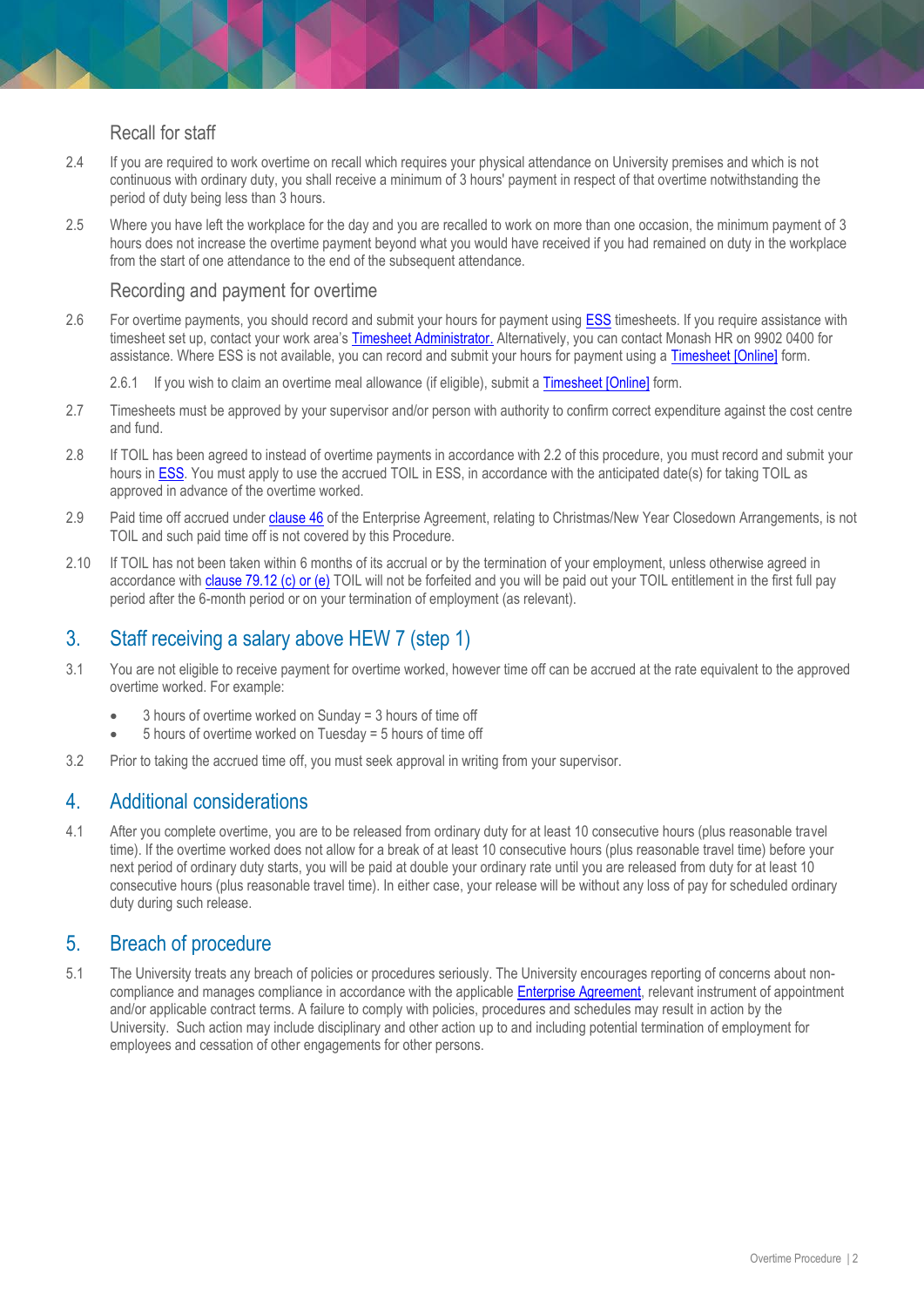# **DEFINITIONS**

| Call-back                   | Where a continuing or fixed-term HEW 1-9 staff member in eSolutions is called back to work while<br>rostered on-call. Call-back rates are detailed in cl 31 of the Enterprise Agreement.                                                                                                                                        |
|-----------------------------|---------------------------------------------------------------------------------------------------------------------------------------------------------------------------------------------------------------------------------------------------------------------------------------------------------------------------------|
| <b>Enterprise Agreement</b> | The Monash University Enterprise Agreement (Academic and Professional Staff) 2019. Clauses relating<br>to this procedure are:<br>Clause 76 - Hours of Duty<br>$\bullet$<br>Clause 79 - Overtime and Time Off in Lieu<br>$\bullet$<br>Clause 84 - Overtime Meal Allowance<br>$\bullet$<br>Undertaking - Section 212<br>$\bullet$ |
| <b>ESS</b>                  | An online Employee Self Service system which provides staff with easy and private access to personal<br>and current employment information held by the University.                                                                                                                                                              |
| On-call                     | Where a professional continuing or fixed-term HEW 1-9 staff member in eSolutions is rostered on call<br>outside of normal working hours for physical attendance (or remote log-in where applicable). On-call<br>rates are detailed in cl 31 of the Enterprise Agreement.                                                        |
| Reasonable travelling time  | The period of time normally required to travel from the place of residence of the staff member to the<br>normal workplace and back.                                                                                                                                                                                             |
| Recall                      | The period of time where a continuing or fixed-term HEW 1-7 staff member has left their workplace after<br>ordinary hours and is requested to return to the workplace to work overtime. The time spent working the<br>overtime is referred to as 'recall'.                                                                      |
| Supervisor                  | The person who is responsible for the supervision of staff member(s) and in most cases this will be the<br>immediate line manager.                                                                                                                                                                                              |
| <b>TOIL</b>                 | Time off in lieu of payment of overtime worked.                                                                                                                                                                                                                                                                                 |